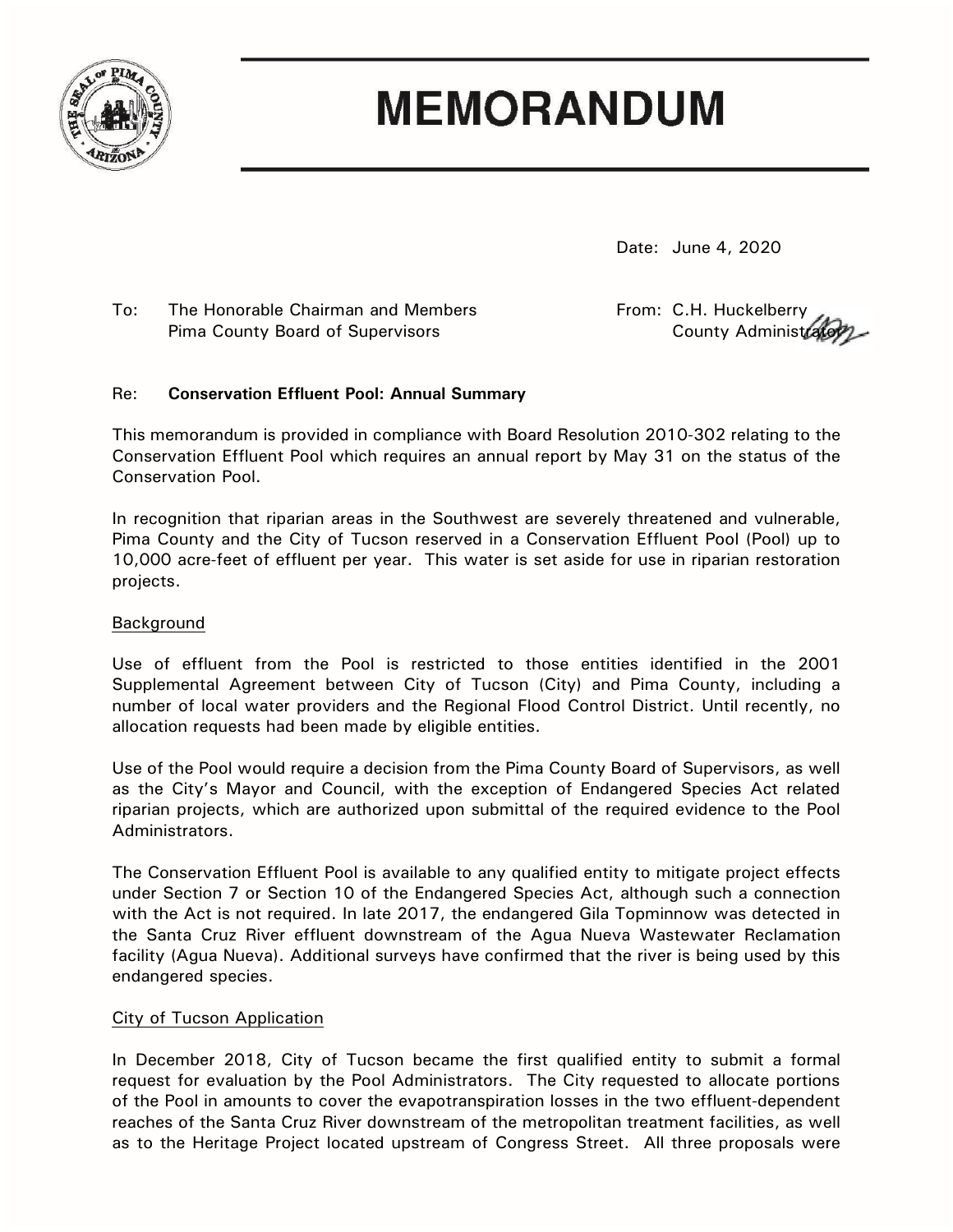The Honorable Chairman and Members, Pima County Board of Supervisors Re: **Conservation Effluent Pool: Annual Summary** June 4, 2020 Page 2

characterized as designated riparian projects, in that none of them claimed any water from the Pool in relation to the mitigation for the Gila Topminnow.

The Pool Administrators evaluated the three applications in January 2019 and found all three to be incomplete relative to information required by [the application form](https://webcms.pima.gov/UserFiles/Servers/Server_6/File/Government/Office%20of%20Sustainability%20and%20Conservation/Conservation%20Sciece/CEP/Conservation%20Effluent%20Pool%20User%20Application-draft_040115.pdf) posted on the [County's webpage f](http://webcms.pima.gov/cms/One.aspx?portalId=169&pageId=206994%20)or the Pool.

In late 2019, the City resubmitted a revised proposal for only one reach of the river, the downtown reach called the Heritage Project. The existing discharges from the [Santa Cruz](https://www.tucsonaz.gov/water/SCRHP)  [Heritage Project](https://www.tucsonaz.gov/water/SCRHP) to the Santa Cruz River use effluent owned by City of Tucson, not Pool water.

Pool Administrators Julia Fonseca and Tim Thomure found the application to be incomplete on January 22, 2020, mainly due to some inconsistent or vague information. Assuming the Heritage application is resubmitted and completed, it will be scheduled for the Board's review and approval within 30 days of the Pool Administrators' concurrence.

The completeness review and application requirements are based on standards specified in the [Intergovernmental Agreement](https://webcms.pima.gov/UserFiles/Servers/Server_6/File/Government/Office%20of%20Sustainability%20and%20Conservation/Conservation%20Sciece/CEP/IGA%20w-%20COT%20%20re-%20CEP%20Implementation%20(00138804xCDD05).pdf) for administration of the Pool. Clarity is needed regarding the water requirements of the habitat features that are part of the proposed project in order to ensure the Pool is used judiciously over time.

#### Pima County Regional Flood Control District application

The trend of decreasing effluent from the Agua Nueva facility is likely to continue as water conservation further reduces sewage inflows, and more water is diverted from Agua Nueva for other uses. In light of this, Pima County Regional Flood Control District is developing a proposal to allocate some of the Pool to support the river downstream of Agua Nueva (attached).

Pima County Regional Flood Control District is evaluating river management for the Santa Cruz River from Grant Road to Pinal County line. As part of that management plan, the District will consider other potential allocations of Pool water for the planning area.

#### Attachment

c: Carmine DeBonis, Deputy County Administrator for Public Works Suzanne Shields, Director, Regional Flood Control District Jackson Jenkins, Director Regional Wastewater Reclamation Department Carla Blackwell, Director, Development Services Linda Mayro, Director, Sustainability and Conservation Julia Fonseca, Environmental Planning Manager, Sustainability and Conservation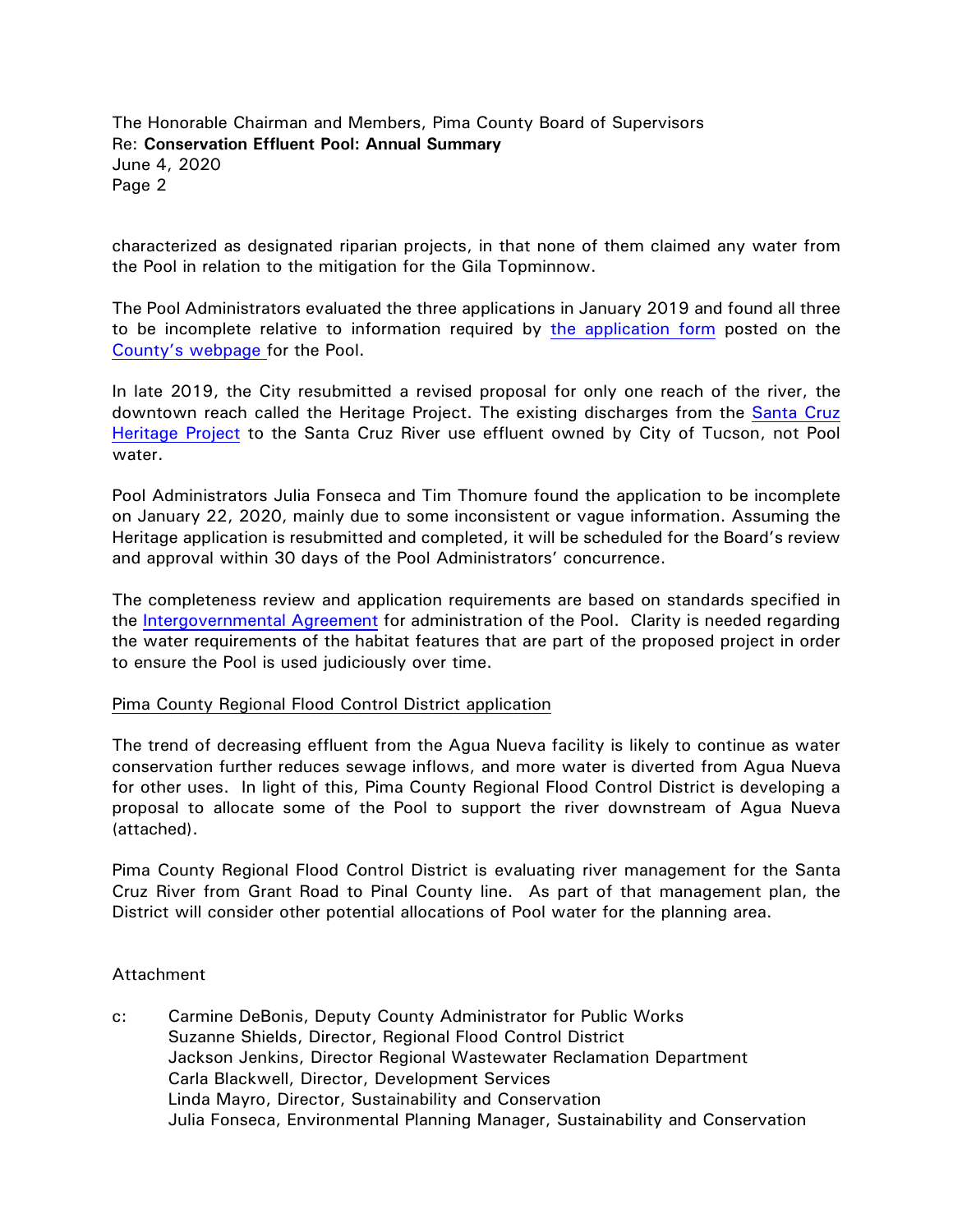## **CONSERVATION EFFLUENT POOL USER APPLICATION**

Date: May 28, 2020

#### **Contact Information**

|                   | Name of Operator: Pima County Regional Flood Control District and Pima County Regional Wastewater |  |
|-------------------|---------------------------------------------------------------------------------------------------|--|
|                   | Department                                                                                        |  |
| Phone #:          | 520 724-4608                                                                                      |  |
|                   |                                                                                                   |  |
| Address:          | 201 N. Stone Avenue, Tucson, AZ 85701                                                             |  |
|                   |                                                                                                   |  |
| Point of contact: | Eleonora Demaria, 201 N. Stone Avenue, Tucson, AZ 85701                                           |  |

#### **Is this project a: ESA Riparian Project**

## **1. Describe the amount of perennial, intermittent, or ephemeral surface or subsurface water already available at the site of the proposed Riparian Project and the amount of water from those sources that the Operator plans to use to support the proposed project.**

Diminished flow extent in the Santa Cruz River starting in 2014 has impacted the survival chances of the Gila Topminnow since its return to the river in 2017. This CEP request aims to maintain the habitat of the Gila Topminnow, an endangered species, in the Santa Cruz river stretch between the Agua Nueva Wastewater Reclamation Facility (ANWRF) and the river's confluence with the Cañada del Oro Wash. The Santa Cruz River north of the two existing regional wastewater reclamation facilities is the longest effluent-dependent reach in Arizona providing perennial flow to important wildlife habitat as it is described in the Pima County Multi-species Conservation Plan (MSCP). Besides the effluent-dependent reach, the Santa Cruz River is an ephemeral river that flows mainly during the summer monsoon-dominated months. Historically, pockets with water along the main channel enabled irrigated agriculture and sustained wildlife and riparian vegetation. However, during the last century and due to its interaction with humans, the river has experienced dramatic transformations making the perennial effluent reach all the more important. Except for a few isolated large winter events, the river only flows after heavy monsoon storms. Upstream of the ANWRF, historical streamflow records indicate that the river is dry 70% of the time, with 54% of no flow days in the summer season (defined as July, August, and September) and 75% for the rest of the year. The magnitude and sporadic occurrence of these natural flows are insufficient to support the habitat for fish and aquatic invertebrates making effluent flows north of the wastewater reclamation treatment plants crucial for ecosystem health in the river.

Prior to 2014, the river flowed uninterrupted from the treatment plant at Roger Road to Ina Rd supporting a riparian tree canopy as indicated by the air photo from 2011 (Figure 1 a). In 2014, the plant at Roger Road was decommissioned and was replaced by the ANWRF managed by Pima County, which has lower operational capacity, but higher quality water. Because of the change in discharge and increased infiltration from the improved quality water, the flows no longer reliably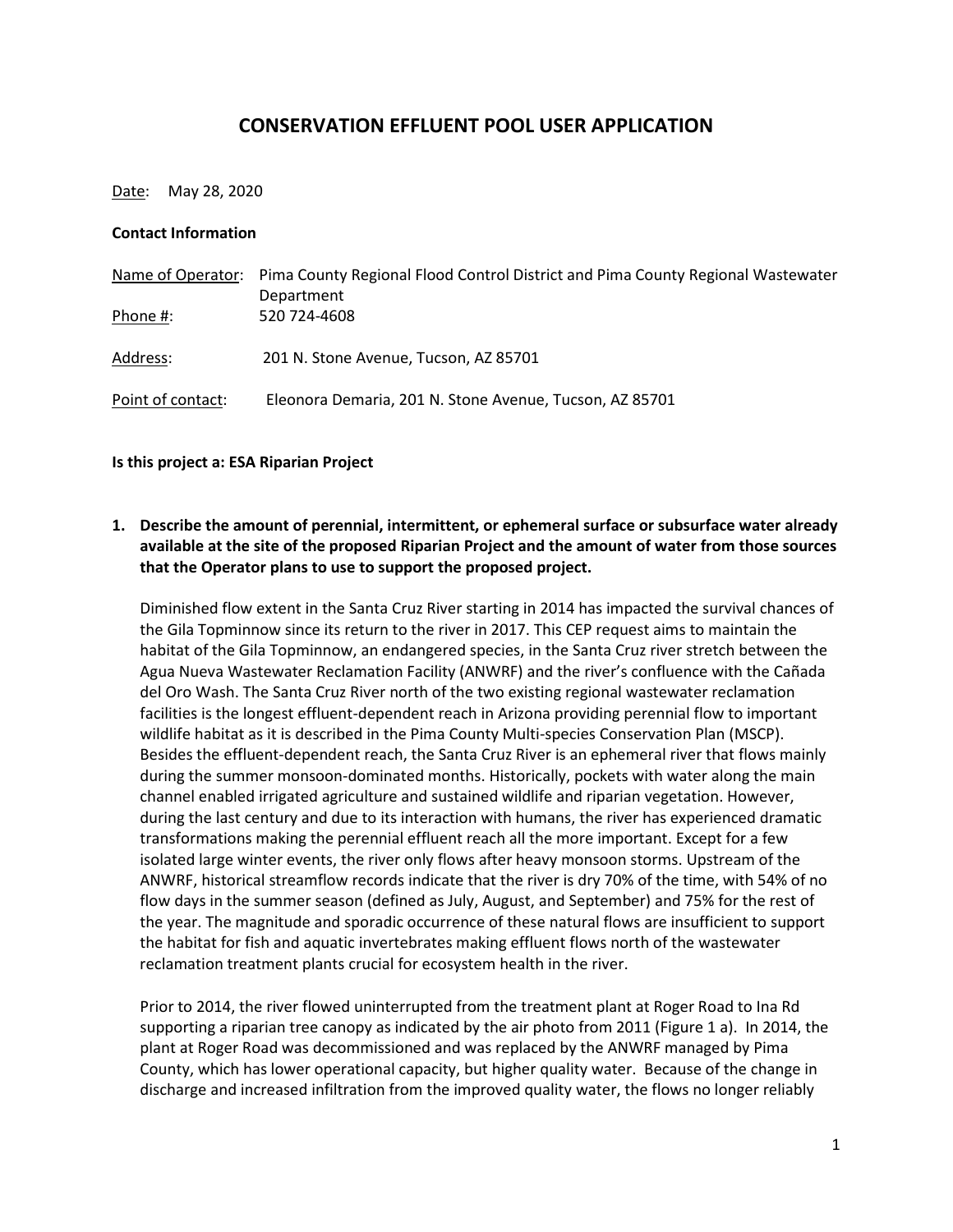reached Ina Road and the woody vegetation upstream of Ina Road has died (Harris environmental, 2015; Figure 1 b).

**Figure 1**. Time evolution of the Santa Cruz river riparian vegetation due to changes in effluent amount and quality: a) Year 2011 Roger Road plant, and b) 2015 Agua Nueva plant.

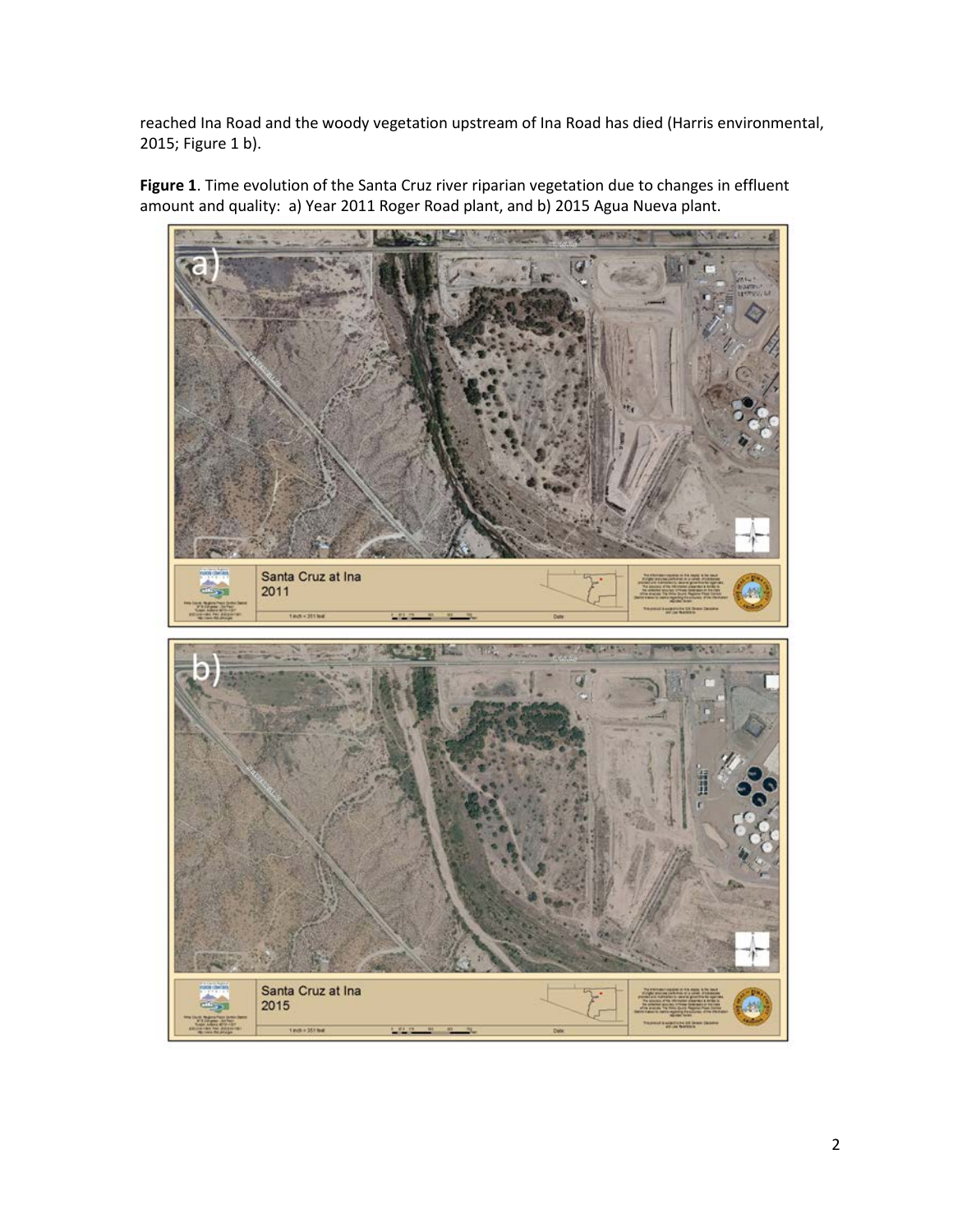In the last six years (2014-2019), the ANWRF has delivered on average 9,765 Acre-feet per Year (AFY) to the Santa Cruz River Managed Underground Storage Facility (SCRMUSF) with effluent volumes ranging from 5,681 in 2018 to 10,921 AFY in 2019 (Figure 2). Effluent totals are larger during the colder months (November through April) and decrease as demand for irrigation increases during summer months (Figure 2 inset). Flows measured downstream of the confluence with Cañada del Oro Wash indicate that effluent flows reach this section of the river despite the decrease in released volumes.



**Figure 2**. Total annual effluent water delivered to the Santa Cruz River from the Agua Nueva WRF. The inset plot shows the average daily effluent in Million Gallons per Day (MGD) for each month.

In 2017, after more than 70 years, the Gila Topminnow was observed in the Santa Cruz River upstream of El Camino del Cerro adjacent to Christopher Columbus Park and south of Ina Road (Figure 3). During this time, the species was listed as endangered (1967) under the US Endangered Species Act (ESA). Gila Topminnows are generalists that occur in low elevation headwater springs, cienegas, perennial and intermittent streams, as well as in the margins of large rivers. This species prefers relatively warm, slow moving water that have mats of algae, vegetation, and debris in places along stream edges or below riffles. Substantial amounts of aquatic vegetation are likely to support their diet of small invertebrates and algae. Experts think that the most likely source for these Gila Topminnow was from a population at Sabino Canyon, reaching the Santa Cruz River via the Rillito Creek, commonly referred to as the Rillito River. This indicates that the maintenance of a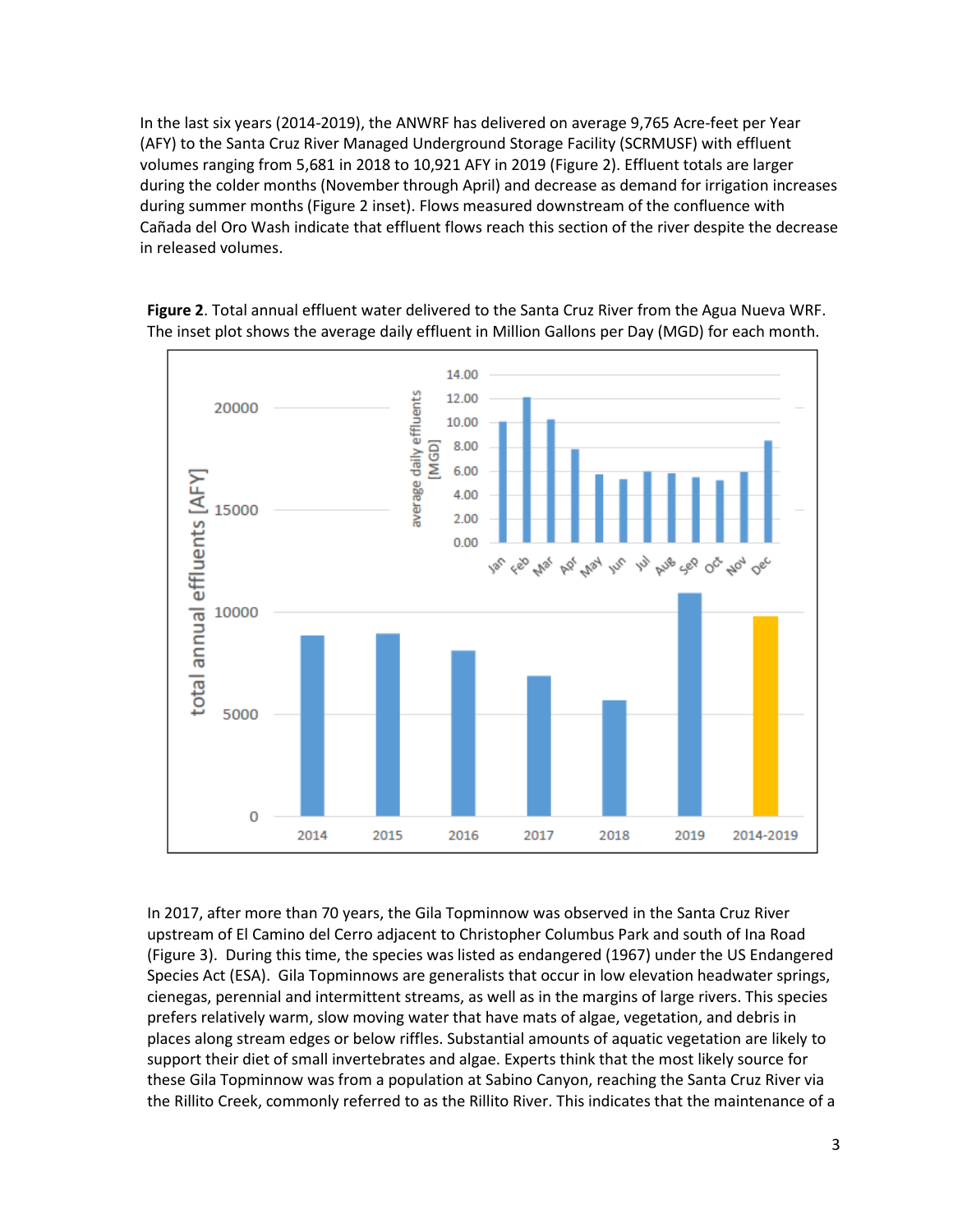wetted habitat from Agua Nueva to at least the Rillito River confluence is crucial for habitat connectivity.

To support the habitat of the Gila Topminnow, this proposal requests 5,600 AFY of effluent flow to be allocated to maintain a wetted area on the main channel of the effluent-dependent Santa Cruz River. This effluent will maintain the pools, runs, and streamside aquatic vegetation that the fish species needs during its life cycle. The ESA proposed project will not rely on natural, i.e. monsoon or winter floods, sources of water. It solely relies on effluent water to support the critical habitat of the Gila Topminnow along the river section that stretches from the Agua Nueva outfall to the area where the Santa Cruz River and the Rillito Creek and Cañada del Oro Wash meet.

#### **2. Describe whether the proposed Riparian Project requires Effluent or Reclaimed Water and the means by which that water resource will be measured and delivered to the project.**

The project requires effluent water delivered to the project area by the ANWRF. The Pima County Regional Wastewater Reclamation Department (RWRD) will measure and deliver the resources needed for the project through the outfall to the Santa Cruz River immediately west of the ANWRF. To verify that the effluent is successfully delivered to the endangered fish population, the Regional Flood Control District (District) will reinstall the ALERT 6014 sensor, which has measured low flows from November 2017 to June 2019 in the Santa Cruz River downstream of the confluence with the Cañada del Oro Wash. An ultrasonic level controller will be installed in the ANWRF outfall to measure how much effluent is delivered to the river. In addition, the District will install sensors to monitor the extent of the wetted area using pressure transducers and temperature sensors, which are a new low cost novel method is under testing. Drone flights will also be used for monitoring purposes. Orthorectified imagery will be used to monitor the extent of the wetted area and riparian vegetation, when available.

#### **3. Describe the Operator's 10-year schedule for accepting Conservation Pool Effluent at the proposed Riparian Project**

The effluent will be delivered continuously except in the event of treatment plant maintenance or shutdowns. The total requested volume is 5,600 AFY, however the monthly total fluctuate from 429 AF to 475 Acre-foot per Month (AFM) depending on the season (Table 1). The effluent volume delivered to the channel at the Agua Nueva outfall is expected to change depending on existing agreements between the involved partners for the managed recharge project in that reach. There is currently an informal "gentleman's agreement" between Tucson Water and RWRD to discharge, on average, 5 MGD in order to minimize the effects to the river at Agua Nueva and allow the effluent to generate managed recharge credits for the City of Tucson (City) and the Bureau of Reclamation (BOR) under the Southern Arizona Water Rights Settlement Act (SAWRSA). This agreement for 5 MGD flow is not tracked or enforced in any formal way. Furthermore, the daily discharge has historically fluctuated between 2.15 and 24.1 MGD in the last six years. While the Gila Topminnow have proven to be resilient during short periods of no discharge, long periods without effluent put them at risk. Effluent records indicate the on average discharges to the river have been below 5 MGD for as long as 3.7 consecutive days. For this reason, this CEP proposal intends to establish a formal target flow rate at the Agua Nueva outfall of 5 MGD on a weekly average basis.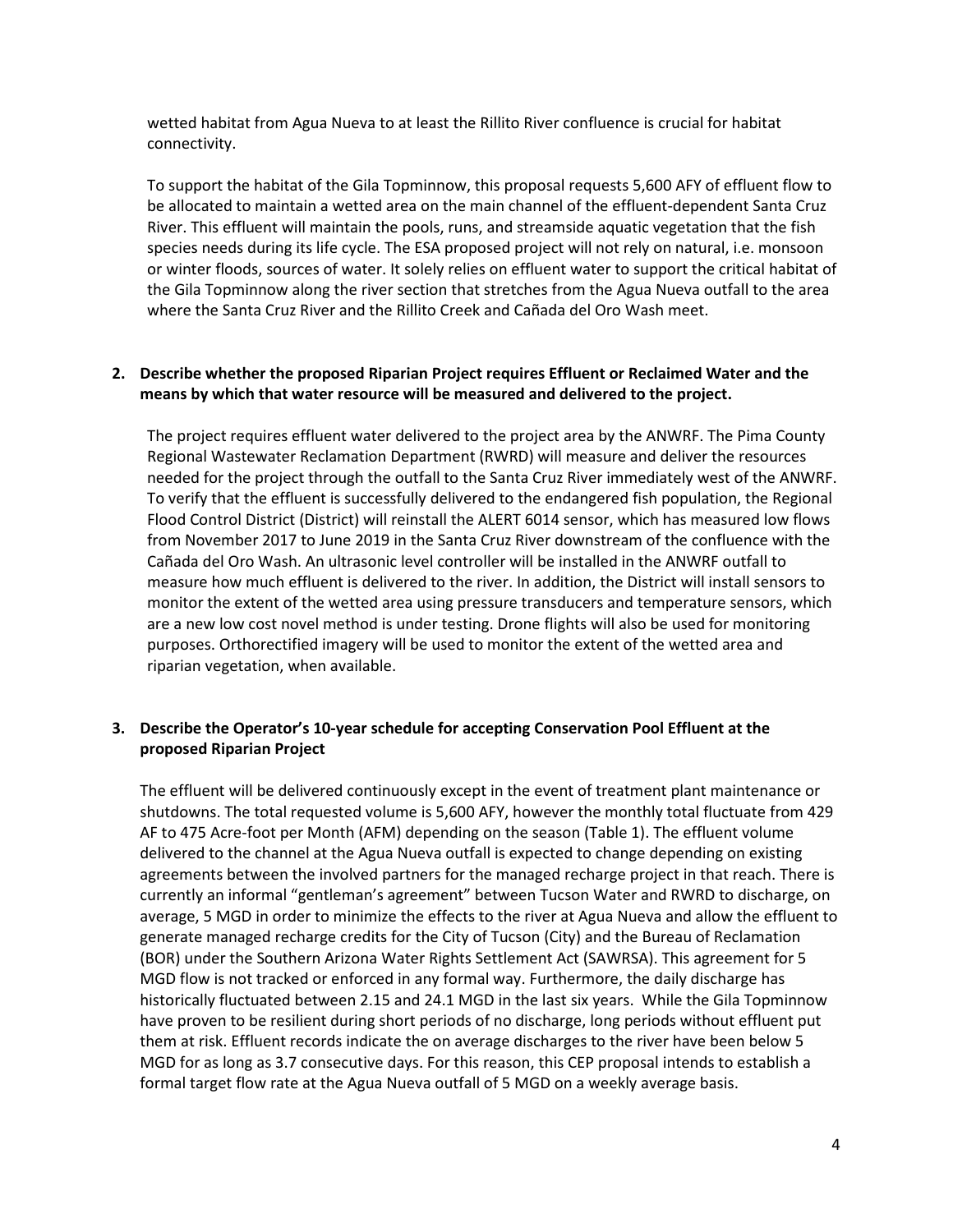Effluent discharge to the Santa Cruz River at the Agua Nueva outfall is the product of two operational decisions: 1) The demand of the reclaimed system operated by Tucson Water, and 2) The need for sufficient flow left over to keep RWRD's dechlorination system effective prior to river discharge. When there is insufficient effluent left over after diversion into the reclaimed system, flow is not maintained to the river. To implement this CEP proposal, daily flow volume to the river shall be monitored using an ultrasonic level controller installed in the effluent's outfall. When flow volume drops below 5 MGD because of reclaimed water demand on any given day, a volume of CEP shall be devoted to flow on the six days following that occurrence in order to average 5 MGD for the week.

Any discharge to the river at Agua Nueva is typically comprised of two effluent allocations–Tucson Water's and the SAWRSA share managed by the BOR. If the SAWRSA has used a substantial portion of their allocation by diversion from the river (a practice not currently occurring), flow at the Agua Nueva outfall could be limited. In such instances, CEP shall be used to "backstop" the flow in order to maintain the target flow volume of 5 MGD on a weekly average basis.

By committing to provide a backstop to ensure a delivery of at least 5 MGD to the river, the CEP allocation will ensure that the habitat for the Gila Topminnow will continue to exist downstream of Agua Nueva even if the reclaimed demand rises or the BOR pursues a project to remove its SAWRSA share of effluent from the river.

| <b>YEAR</b>  | <b>ANNUAL EFFLUENT REQUESTED (AFY)</b> | MONTHLY EFFLUENT REQUESTED (AFY) |
|--------------|----------------------------------------|----------------------------------|
| 2020         | 5,600                                  | $429 - 475$                      |
| 2021         | 5,600                                  | 429 - 475                        |
| $\iota$      | $\iota$                                | $\mathbf{u}$                     |
| $\mathbf{u}$ | $\mathbf{u}$                           | $\mathbf{u}$                     |
| $\iota$      | $\mathbf{u}$                           | $\mathbf{u}$                     |
| 2030         | 5,600                                  | $429 - 475$                      |

**Table 1. Requested amounts for the duration of the project.**

**4. Provide a general description of the proposed Riparian Project, specifying its location, goals, and the type of vegetation or wildlife the project will support. Include the location (pdf map requested) and CEP water demands of any Critical Vegetation or other habitat features as distinct from aquifer recharge or recreational uses of water.** 

## Location

The Riparian Project will extend to the location of the ALERT 6010 site approximately 3.5 miles of the five-mile stretch of the Santa Cruz River that starts at the outfall of the Agua Nueva treatment plant and extends north to the proximity of Ina Road (Figure 3). The length of the river stretch was determined by measuring the spatial extent of the wet channel in May 2015 using orthorectified aerial imagery. Additionally, flow extent field observations taken on June 14 or 15 over the last six years (2014-2019) are used to validate flow conditions during the critical warm and dry period before monsoon storms arrive.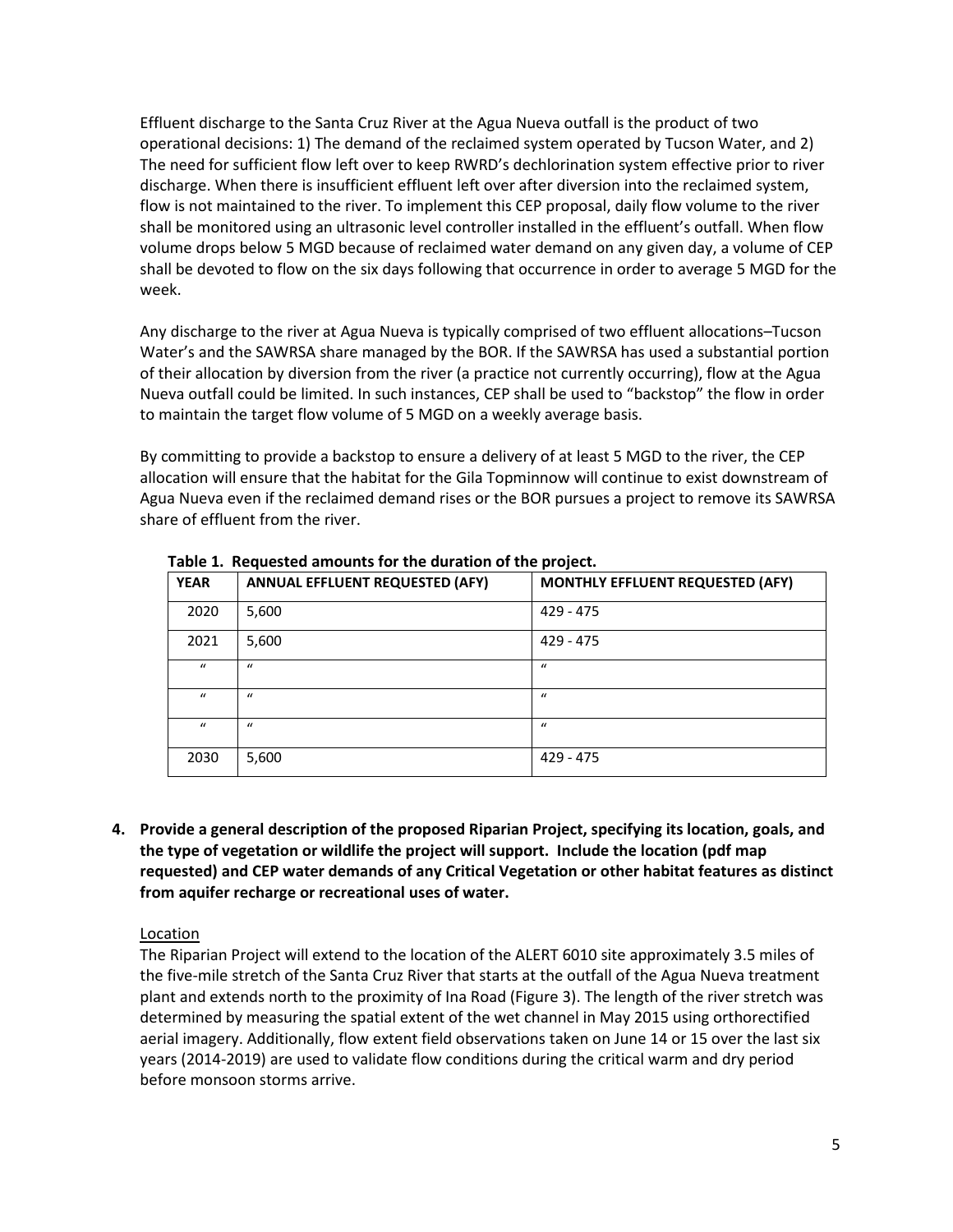**Figure 3.** Geographic location of the proposed ESA Riparian Project. The red stars show the locations where the Gila Topminnow has been observed, the blue dots show the flow extent observed in mid-June 2014-2019. The wetted channel is calculated with 2015 orthorectified areal imagery.

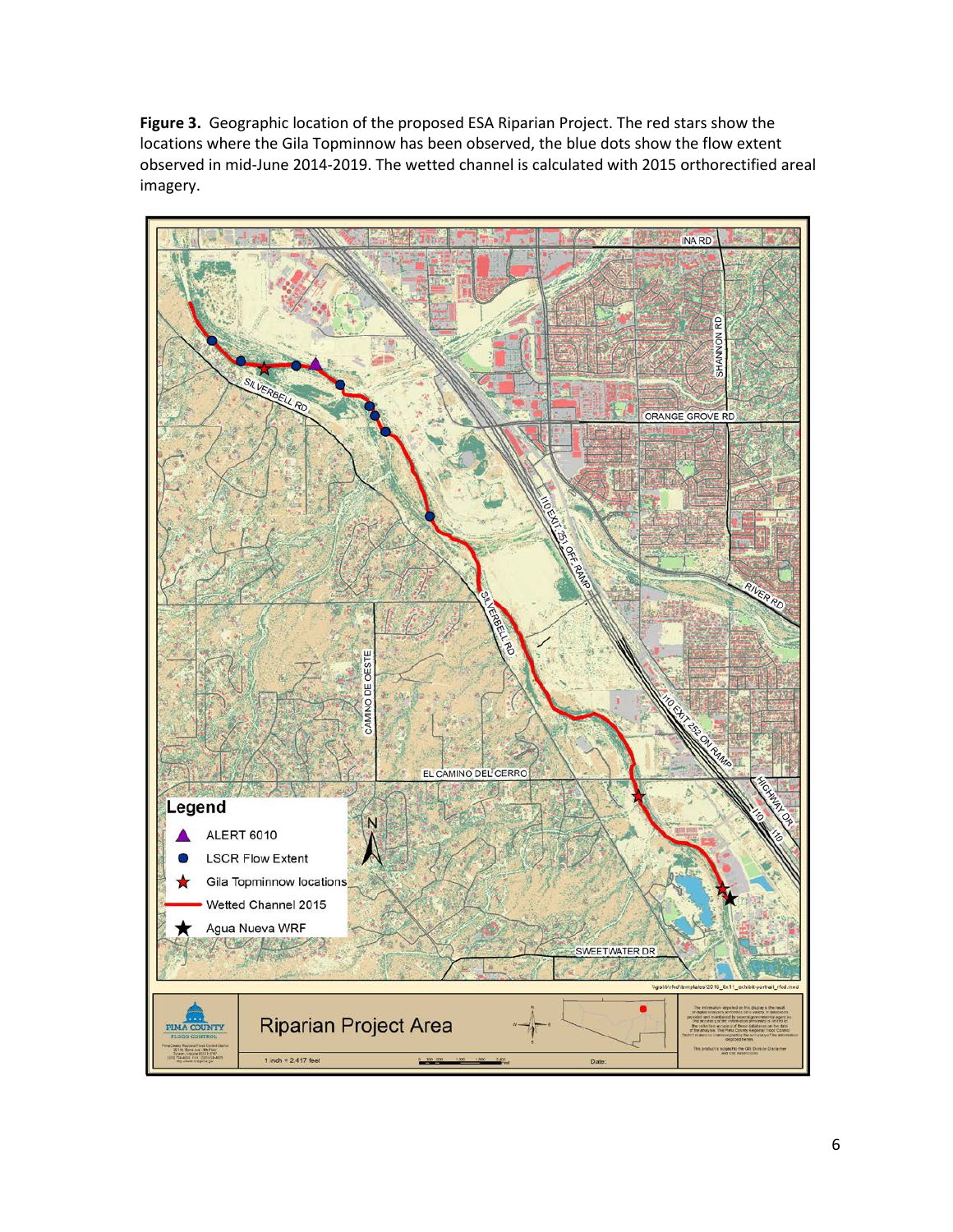#### Goals

The main goal of this CEP is to maintain the established habitat for the of Gila Topminnow species in the Santa Cruz River. Pima County is devoted to preserving healthy river conditions along the Santa Cruz River for vegetation and wildlife habitats and recreational and public enjoyment through efforts like the Living River Project and the Multi-species Conservation Plan (MSCP). The District and the RWRD is requesting that a portion of the CEP from the Santa Cruz River be assigned to maintain a wetted portion of the channel that will support the habitat of the endangered Gila Topminnow. Ancillary benefits of this request are to support the riparian vegetation in the river channel needed for other fish species, aquatic invertebrate species, and numerous birds and reptiles identified in the MSCP. The green ribbon that effluent-supported vegetation creates in the semi-arid landscape of Southern Arizona is also crucial to decrease flow velocity, control sediment transport, and increase bank stability and groundwater recharge.

## **5. What is the total quantity and annual amount (in acre feet) of Effluent requested to accomplish the Operator's goals in the developing and maintaining the proposed Riparian Project, including any anticipated change that will occur in Effluent demand.**

The total annual volume requested to sustain the Gila Topminnow's habitat in the designated reach is 5,600 AFY (1,825 MG). The flow volume required for this Riparian Project was estimated using field observations that have been obtained by the Distric during the period 2014-2019 as part of the Living River project. Each year, the District and Sonoran Institute's professionals go to the field before the official onset of the monsoon season (June 15) to document the flow extent in the river.

Measurements are done between 9 and 11 a.m. for consistency in the observations. This flow extent measurement is representative of the hot and dry months before the arrival of monsoon storms and also coincides with the largest demand of effluent from water users (Figure 2 inset), which increases the pressure on the Gila Topminnow's ecosystem. The daily delivered effluent from the ANWRF for each flow extent observation is shown in Figure 4. The plot shows that an average effluent of 5 MGD supports continuous flow that reaches as least as far as south as the Rillito Creek and, depending on the year, to within 0.5 miles of Ina Road. This request does not account for the diurnal variability in effluent deliveries and it is based on daily average effluent amounts. Anticipated changes that could potentially occur are explained in detail in Section 3**.** The project will use an ultrasonic level controller installed in the Agua Nueva outfall to quantify how much of the requested effluent volume is actually being delivered to the river and to make the flow adjustments needed in case the CEP request is not being met.